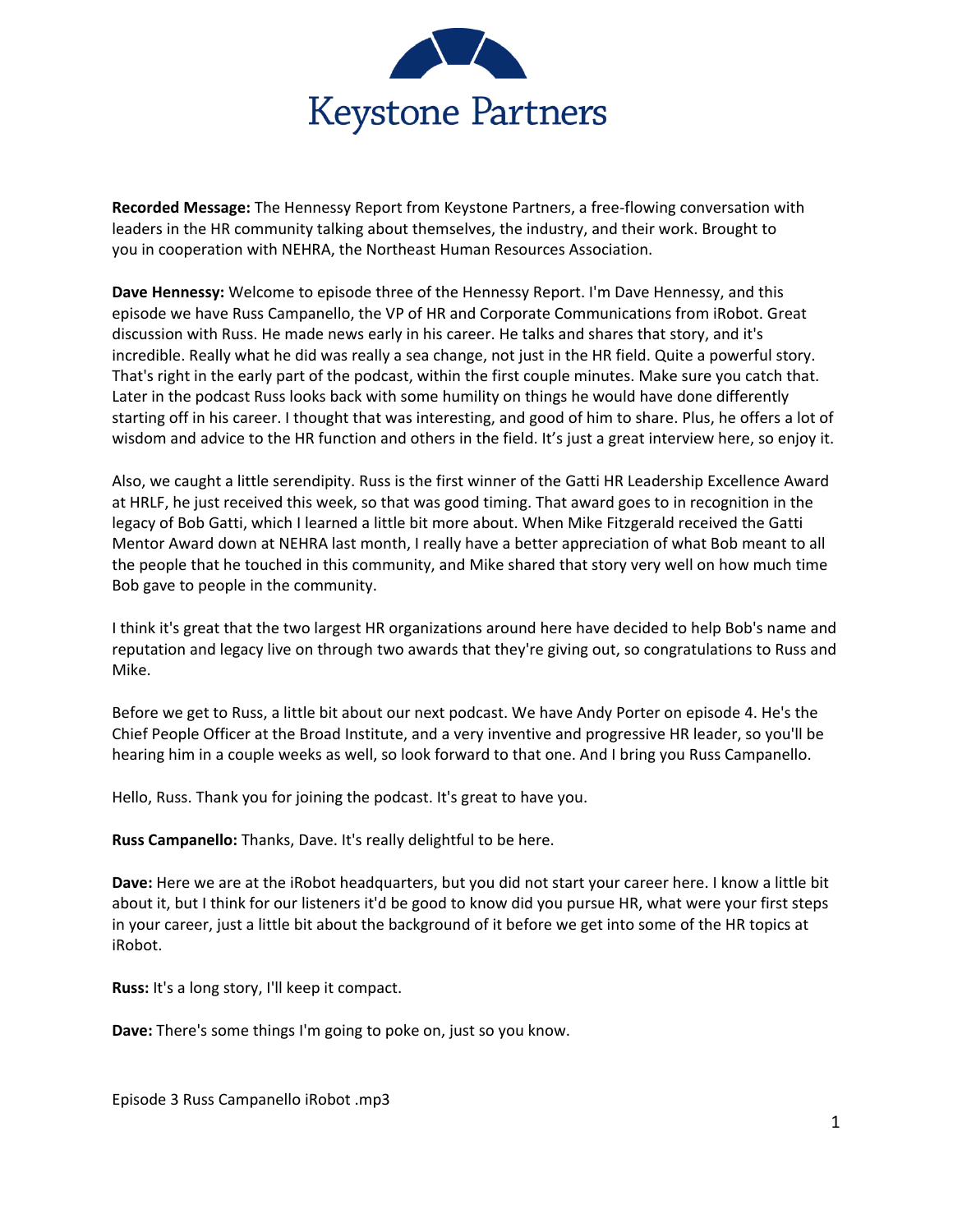

**Russ:** That's fine. I actually graduated from one of the University of Massachusetts schools, with a bachelor's degree in business management, but a concentration in human resources.

**Dave:** At Amherst?

**Russ:** At Lowell.

**Dave:** Right here, okay.

**Russ:** Yep. I graduated from UMass-Lowell, with a degree in management and a focus in human resources, which at the time was still called personnel, or industrial relations at the time. It felt very avant-garde to come out with the concentration in a role that the world didn't see that way.

**Dave:** Right, not many people were majoring in HR, at that time.

**Russ:** No.

**Dave:** Or focusing on it educational wise, right?

**Russ:** For me, it was really I started in engineering ...

**Dave:** Not that it was that long ago.

**Russ:** No, not that it was that long ago. I started in engineering, went all the way to psychology, and then settled back in business management, and the thing that attracted me to the human resources concentration was it seemed to be the equation to solve for employee satisfaction and culture and engagement and organizations were far more intrigued in calculation than marketing or finance. It seemed that there would be - for me – it would satisfy my curiosity and my problem-solving interest in a different way than those other disciplines would have allowed for. At least that's how I thought about it at the time, and I still feel that way now.

I came out with a human resources orientation. My first job was I was a recruiter for a placement agency, which I did for three years. I tell people that my moral development caught up with my intellect. I decided that if I was really going to do good HR work, I needed to do it in house. I went to work for a company that doesn't exist anymore, Wang Laboratories, that was one of the early mini-computer companies, like Digital Equipment.

**Dave:** It might be some parallels with iRobot changing their focus on products with Wang not changing their focus on products. I don't know if you want to talk about that now or later.

**Russ:** That would be an interesting concept to plumb. I was actually with Wang when it transitioned itself from word processors to mini-computers. I also happened to be, how I got there I'm not quite sure, I happened to be in the room when senior management made the decision that they weren't going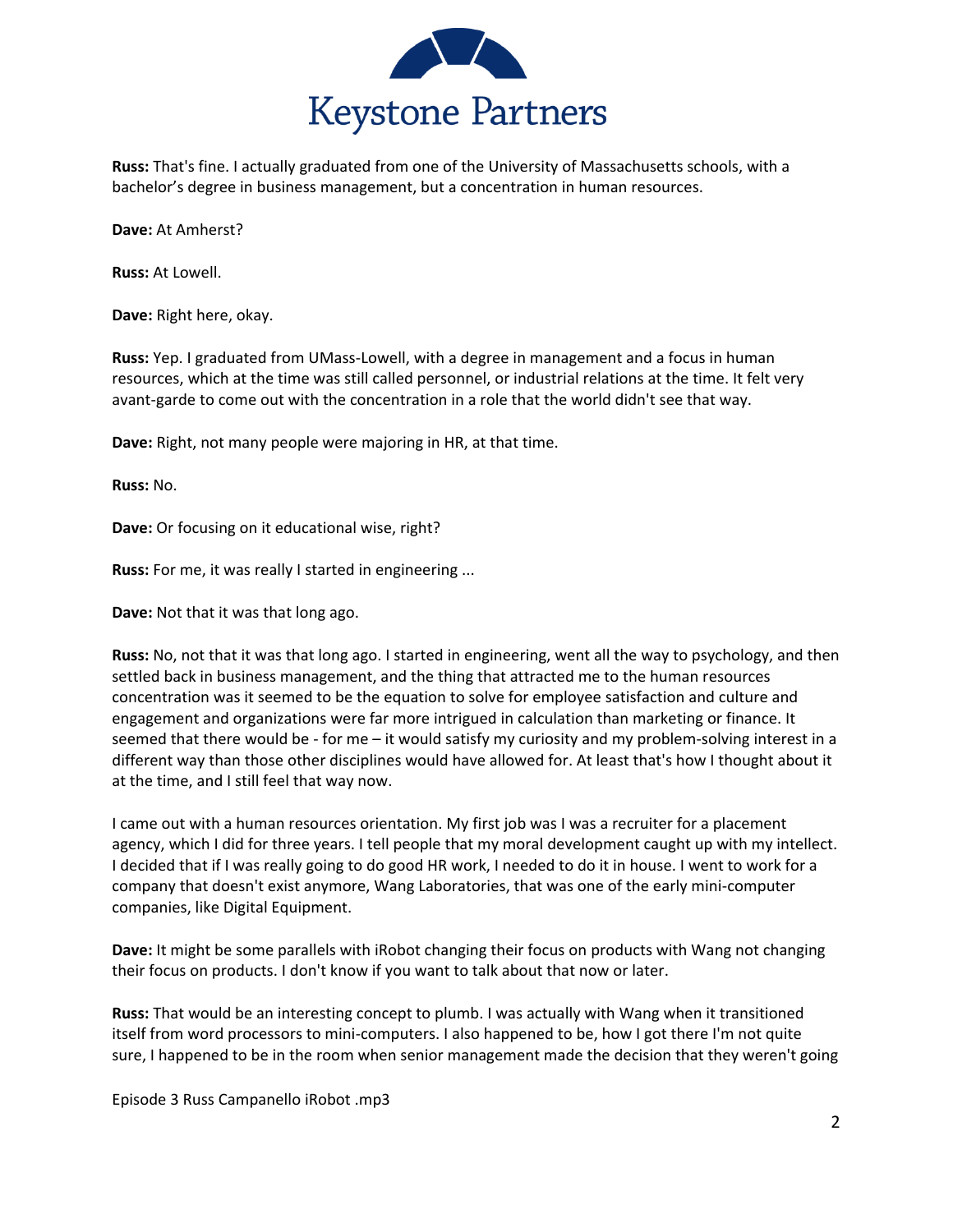

to port their acclaimed word processing software to the PC, that they were not going to sell word processing software for the PC, as it had just come out from IBM and a couple of players, because they thought of them as toys.

**Dave:** Ah. It was below them.

**Russ:** It was not their strategy. I remember thinking about it, because I had just heard about this other company coming out that was building a spreadsheet for PCs, called Lotus, and I thought wow, it seems like if the market is moving toward desktop computing, or PC computing, capturing that as it happened would have been a good idea. But it didn't happen. Just my little piece of history. It was soon after that they began their long decline, a very sad story. Many wonderful people came out of Wang Laboratories. I moved right about that time, right after the first couple of layoffs in 1986, I believe it was, I moved to Lotus Software, Lotus Development Corporation.

**Dave:** In the HR function.

**Russ:** In HR. They hired me to run HR.

**Dave:** That's really young in your career, right? To get the head of HR job.

**Russ:** They hired me to head HR for the sales division. They had turned through six HR people in two years, and they thought they would try this guy, see what he could do. That I had a very successful role with the sales team when the top job came open, I was a candidate. I remember they did a search for nine months, I was interim leader for nine months.

**Dave:** For the whole organization.

**Russ:** Right. They couldn't find someone or relented to my active inquiry about getting the job, and they appointed me actually it will be 30 years ago in March, I got my first HR leadership job at Lotus Development Corporation. Stayed with them for 10 years through the acquisition of IBM. IBM wanted to go in a different direction with HR, and I wasn't part of that direction, so they let me go.

**Dave:** Before we go onto that, can I ask you about Lotus, because you made some news at Lotus. You were on the *Today Show*, you actually got involved with I forgot her name, Mary ...

**Russ:** Oh, Gentile.

**Dave:** Mary Gentile, yeah, with Harvard Business.

**Russ:** Yeah, so one of the prouder pieces of work I ever did was in 1992, Lotus had decided they were going to provide the partners of our gay and lesbian employees the benefits equivalent to the spouses of their heterosexual employees. What simply seemed like the right thing to do, and fairness from a compensation standpoint, at the time about 10 percent of our workforce, turned into quite a story, and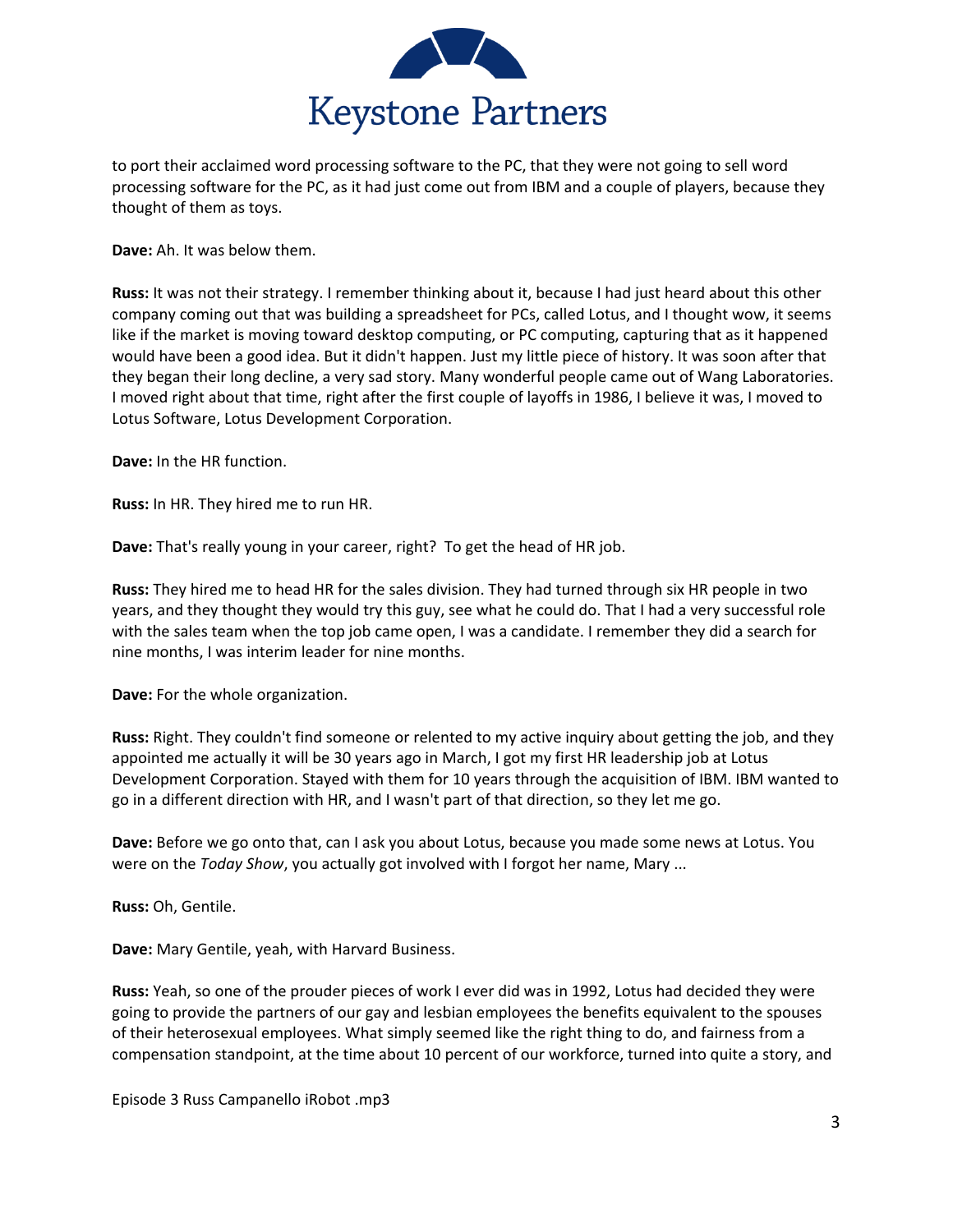

I'd like to think that we added momentum, we were the first publicly traded company to do this, added momentum to a trend of recognizing the spouses of gay and lesbian people in the world. Certainly, a good place to do that was business.

That got me on the *Today Show*. There's a Harvard Business School case on this decision and how we made it and the implications of it remains one of the prouder pieces of work I've ever done, not because I did it, but because it was simply one of those things you're confronted with as an HR person, kind of intrinsic on fairness, of that became clear. We just decided to do the right thing. It wasn't just me who did it, it was I had a great comp and benefits guy at the time who figured out a way to get our insurance companies to participate, and there was a gay and lesbian community in iRobot that helped me understand ...

**Dave:** In Lotus, yeah.

**Russ:** I'm sorry, I keep doing that. At Lotus that helped me understand the inherent unfairness of it. I tell the story in the business case that I was in the midst of a divorce at the time, and had been married five years, and was getting a divorce. And the woman, Margie Bliteman, three really incredibly, smart, capable, kind thoughtful women who kind of brought the case to me, Margie Bliteman, Polly Longchild, and Andie Kennovan. Margie had been married for, had been with her partner, she couldn't obviously be legally married at that time, for I think they'd been together almost 15, almost 20 years, and I remember thinking I had a marriage that failed in five, and I represent the model of what society expects, and here was this committed couple for 15 years or more living their life successfully despite all the social challenges that a lesbian couple would face at the time.

Thankfully that's progressed, but it helped me understand the inherent unfairness that existed in that community. There was lots of reasons why the world was worked up about it. It was still in the midst of the AIDS crisis. There wasn't quite the dialog in the world that currently exists on gay…

**Dave:** That's what I want to talk to you about. I think some of our listeners that are younger might not really remember or know what it was like in the environment - the pressure that you were getting, or maybe some feedback that was not so positive. You got on the *Today Show*, there was a Harvard Business School case about you, but that was not all like that. You got some negative.

**Russ:** Oh, my goodness, yes. I had all that surgically removed. I received a tremendous amount of mail, most of it negative.

## **Dave:** Most of it.

**Russ:** Well, I remember all the positives, but I do remember receiving Bibles and Bible verses. There were religious groups that boycotted our products. I received what would be described as threats at home and at work for corrupting the Bible's view of homosexual relationships. It wasn't without its controversy, for sure. We were also told that we were aiding the spread of AIDS, and it was not a particularly proud moment in our society's history as it related to tolerance.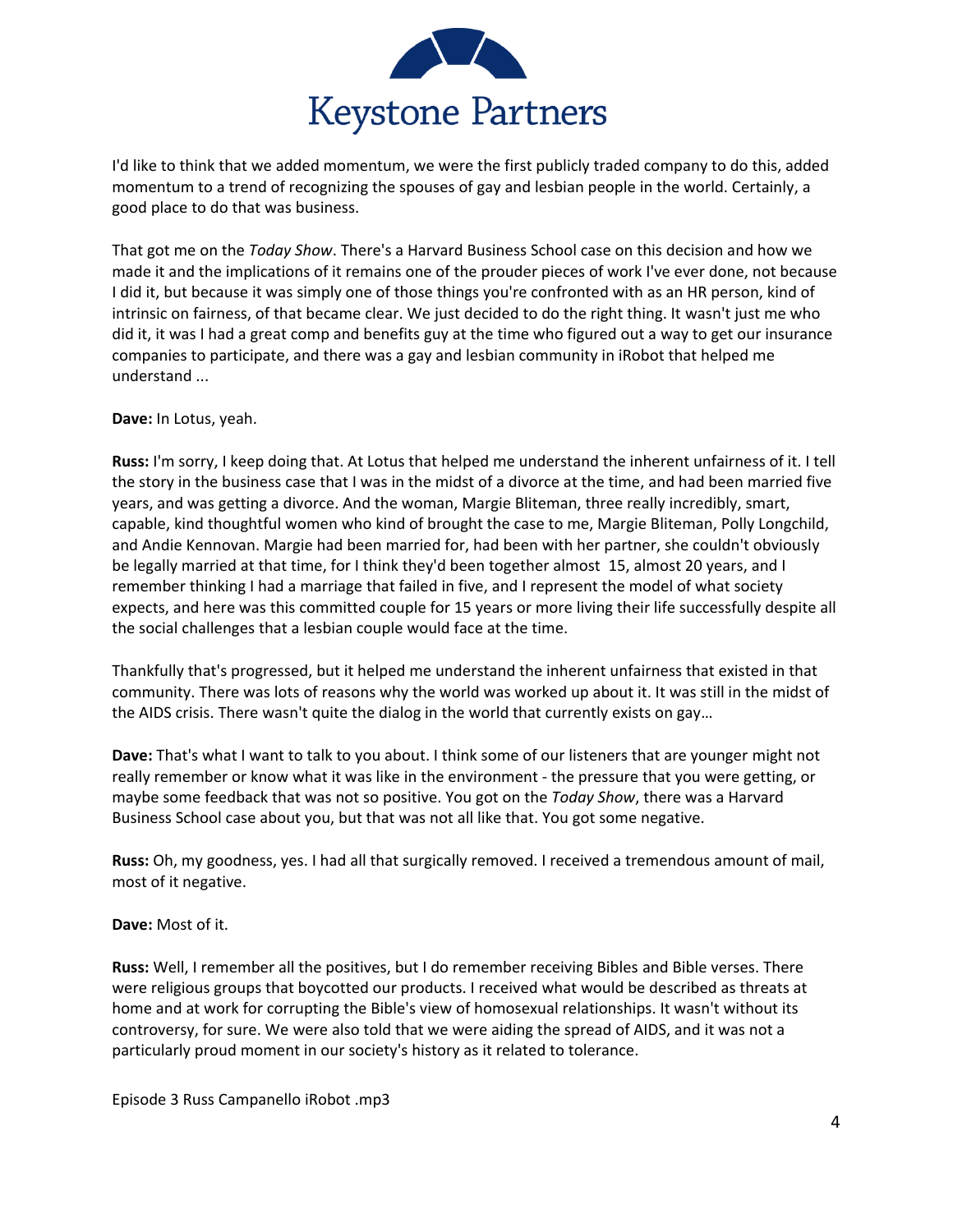

**Dave:** And not really that long ago, we're talking 25, 25 years ago.

**Russ:** 1992. It was 1992. It wasn't that long ago. I think the world has come a long way since then. I'd like to believe that that work that Lotus did on those benefits contributed to the momentum that results in my friends' gay lesbian or heterosexual being able to have their marriages recognized, and to the visibility the dialog that exists in society now about the importance of fairness with this community and our neighbors.

It was a remarkable piece of work. I hadn't thought about the negative side until you asked the question, but it was, yeah. I'm sure I kept some of the Bible verses. They reference one particular Bible verse, I got it about a hundred times, sometimes with a Bible, with people praying for my soul.

**Dave:** What's amazing is how did you have the courage pretty early in the career to do that, and how did the organization have the courage to do that. There must have been quite a leadership team that you had that supported you. It would have been easier to give it up along the way when you have a lot of that negative pressure.

**Russ:** There was a meeting at 30,000 feet in an airplane, on the way back from an event with me and I think the then CFO, and the head of comp and benefits. We had our insurance group was ready to walk away from the business if we decided to go ahead and do this.

**Dave:** Wow, and you're a lot much larger company then when you joined it then at this point, because you had joined a little bit before.

**Russ:** I had joined the company was about a thousand, we were probably a couple thousand lives at that point, maybe three thousand.

## **Dave:** Right.

**Russ:** They were willing to walk away, the reinsurer was willing to walk away, and so we caucused at the back of a plane on a couple of items just came up, but head of comp and benefits described what his reactions were from the insurers, the CFO looked at me, and my head of comp, Keith, looked at me and he says well, what do you want to do? I remember it vividly because it felt like there were a million moments in our lives people listening to this and certainly for me at that moment where the direction pivots on your resolve at that moment. I remember looking at them and saying there are other insurance companies, let's go find another insurance company.

## **Dave:** Wow.

**Russ:** And in the end when they realized we were serious, they didn't walk away from the business, and they used us as a model and began promoting the fact they could help their client companies offer benefits for their gay and lesbian employees, so it became a sales developer for them. It was clearly that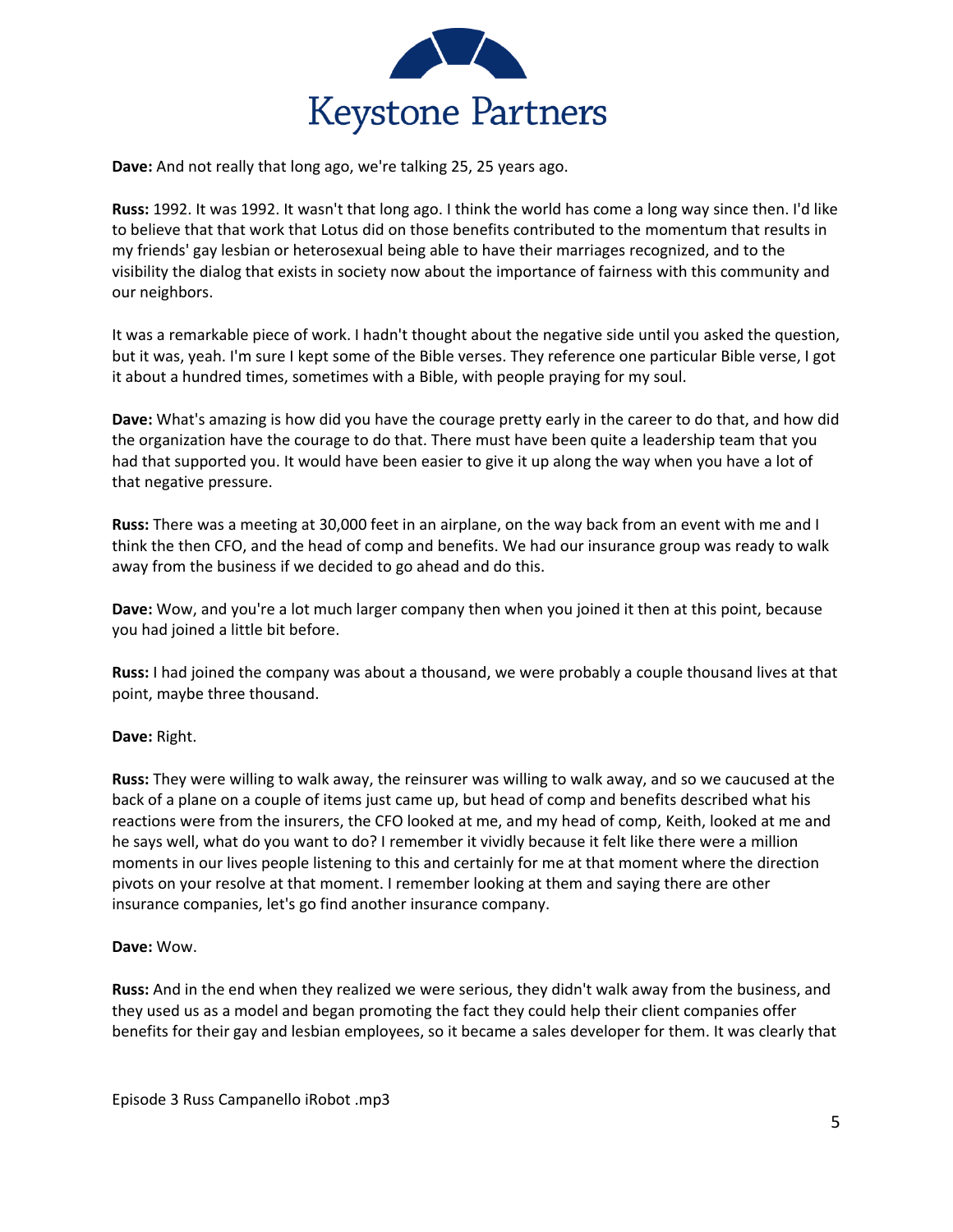

moment where we all are confronted, you were stuck between policy and fairness, or stuck between what we'd done in the past for what's right in the moment, where we had to make a call.

I remember at that point, you asked the courage, I'm not sure it was courage at that moment. I knew the CEO and I were aligned on it, I knew we had 10% of our employee base, some of the most gifted developers we had in the company were part of the community. The company had taken a very visible position in the fight against AIDS. It felt incongruent to me that we wouldn't take a leadership position on it. That's how it is that ...

**Dave:** I feel like saying congratulations 25 years later, but I never really heard the whole story, so that's a great achievement.

**Russ:** Yeah, it was quite a moment, quite a story. I think the world learned, thankfully, the world learned as a result of our experience that this wasn't a frightful or scary thing to do. It was prudent, it was fair. It didn't drive costs. In fact, it retained talent.

**Dave:** It attracted talent.

**Russ:** Yeah, I mean we had an advantage for a period of time on a community of talent that was looking to be recognized. We took advantage of the sense that we had a differentiated position with them. It fits for us at the time as it helped guide my thinking as I progressed in my career ...

**Dave:** Yeah, I was going to ask you next. Have situations come up like this again in your career, where you've been able to lean on that experience?

**Russ:** I think where it most comes up is the idea that everybody faces in the profession is our accounting practices still look at buildings as assets, and employees as expenses, and that sort of drives a gestalt and business thinking about the value of human capital.

**Dave:** Some people don't even like that word because it leans on what you were just saying.

**Russ:** Yeah, no. It's a ... no, I completely get it, if you misrepresent capital which means the most important thing, so there are all kinds of capital, there's human capital and social capital, there's financial capital, there is emotional capital, there's lots of different capitals, but if you think about it from our context in terms of talent that even though it's an expense it is the generative aspect of our asset portfolio, not that we count them as assets. And where we are confronted all the time we're trying to attract and retain the best talent from all the communities in which we recruit for, the idea of creating a differentiated strategy to attract a particular community, would that community now be women or people of color, or gay, the gay and lesbian, the LGBTQ community, that it's important that your policies serve as the beginning of the conversation not always the end of the conversation, and that we look at things for me this experience that early experience kind of defining for me as being willing to take a stand for a position that might be different, like the establishment of affinity groups inside of a company.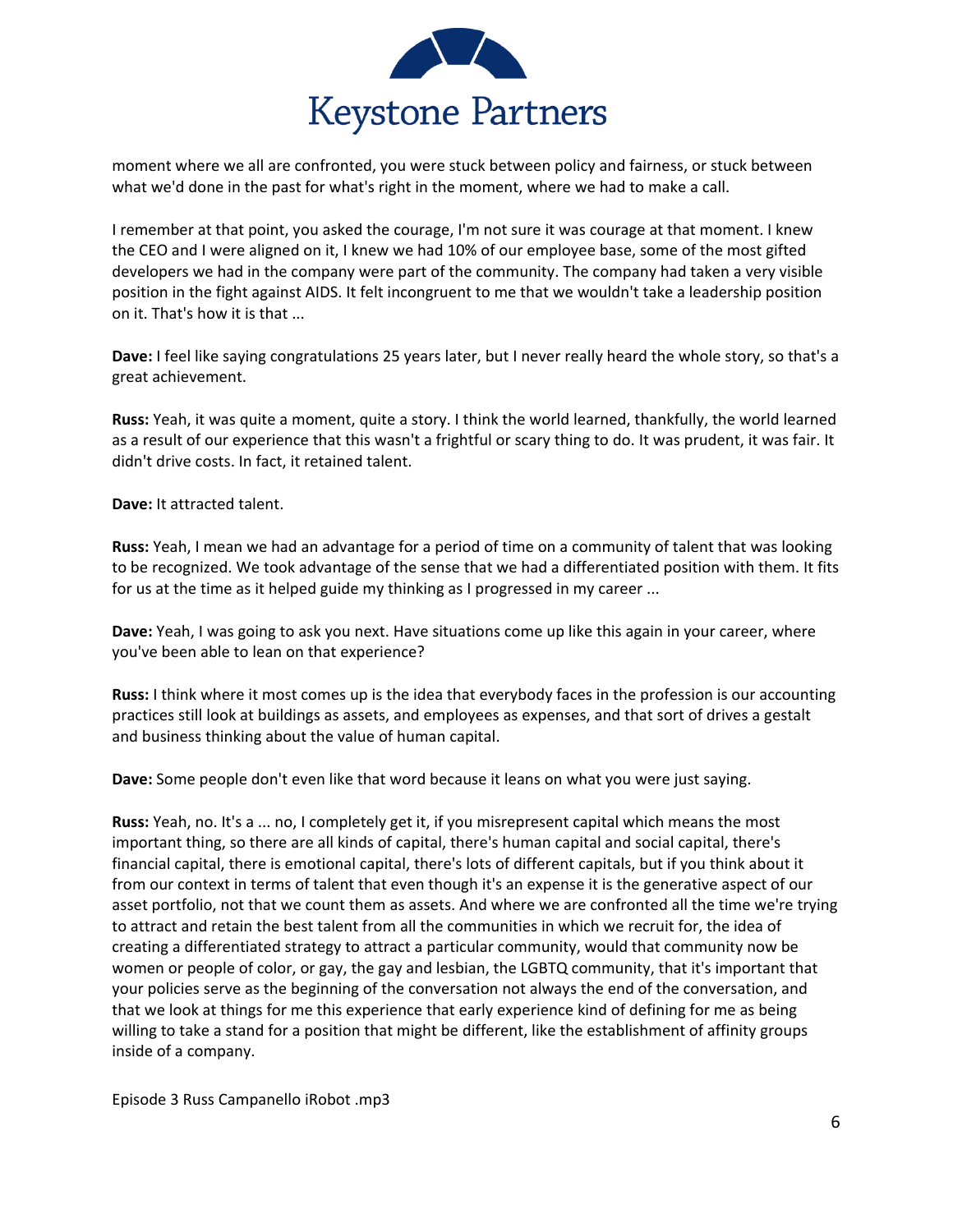

Why would you do that? Well, because communities need a place to come to understand if their experiences are unique to the individual or common amongst the group. That insight helps organizations position themselves better for those communities of folks, and to be able to take that those lessons and to talk about them as our talent strategy says that we'll be a destination for every community in which we recruit, which means that we have to be a distinguished employer for every community in which we recruit.

Sometimes that's college interns, versus more mature professionals, but often it's discussion between people of color, majority, women, men, LGBTQ communities, straight, gay, the dry differences. It's not that the insight from that experience also helped me understand that you're not making when you make a company better for one of those communities, you're not just making it better for that community, you're making it better for everybody, and that it's important from a strategic standpoint that you finetune your environment to be that type of destination if that's what your company aspires to be, and to be able be willing to take a stand to make an argument or have a position as it relates to those needs.

**Dave:** You've had to make a culture shift here.

**Russ:** Yes.

**Dave:** Because you went from more military products to more consumer products, and I imagine the talent needs were dramatically different to make that shift.

**Russ:** That's the most obvious shift. We made an earlier shift when I joined, the company had two businesses about equal size, one in the military one in the consumer.

**Dave:** Oh, they were 50-50 when you joined.

**Russ:** Yeah, when I joined they were about even. They each had a unique culture. Then there was a third company, a third culture, the headquarters culture, and so after I was joined, I was actually at home reading, the results of the survey, the engagement survey they had just run, and I was reading it at home before I accepted the job, and I said wow, this reads like there's really three different companies.

Which it turns out there was a processes and talent standards and the like, so we went from three companies to one company, which is a good thing that we did because when the defense business as we were bringing home the troops from Iraq and Afghanistan they brought the robots back with them, and since there wasn't a need to replace them, or we weren't expanding our presence in those countries, there wasn't a demand, so the business started to fall away, and in some ways what helped that business survive was the fact that we had come together and made a common engineering team and a common operations group. While we were able to absorb some of the losses of that the fact that the defense business was going in a negative direction because of the structure we ultimately ended up having to lay off a large number of the team. I think we probably ended up laying off 200 people between 2011 and 2013, and so we reached kind of a level funding where the defense business could operate.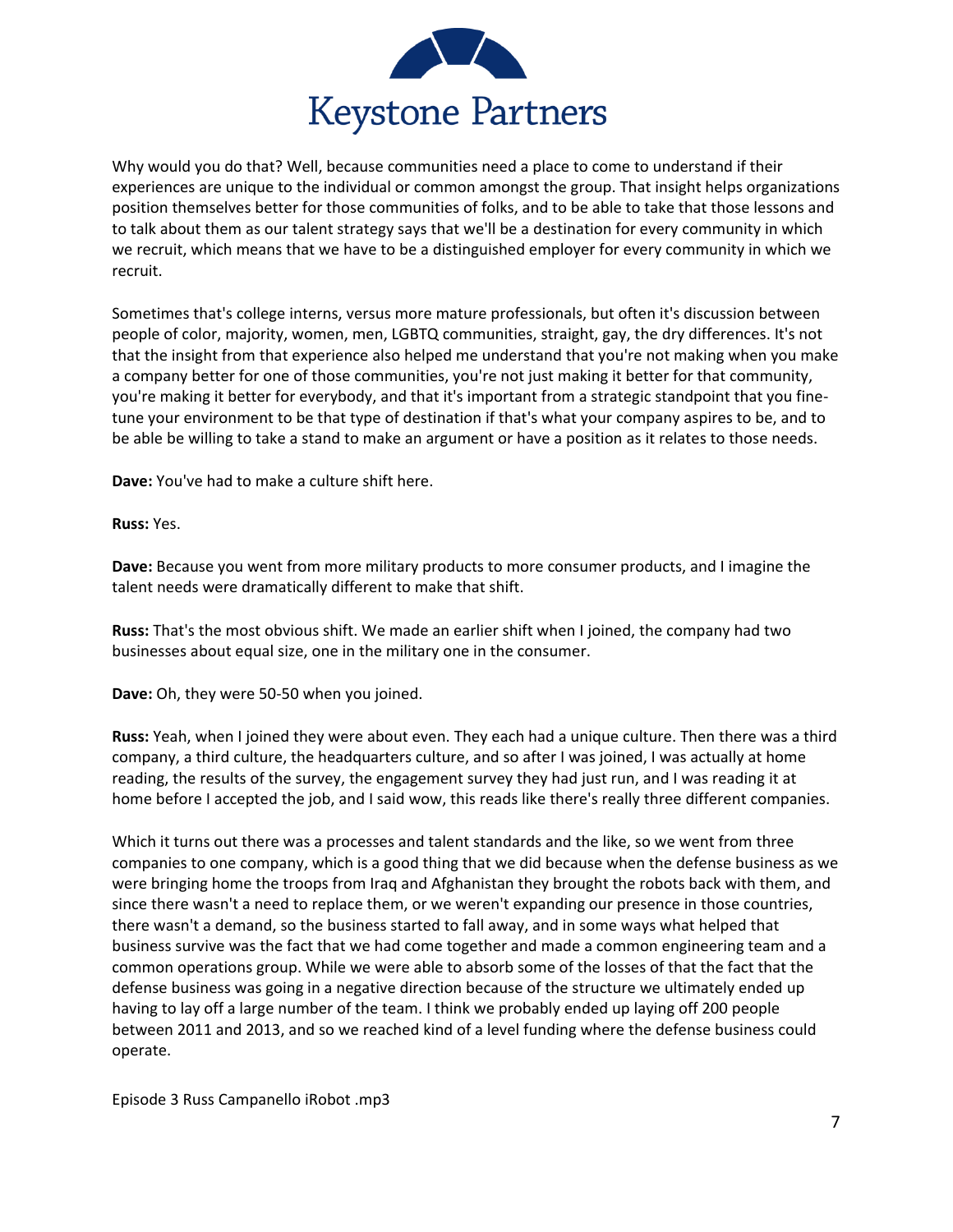

**Dave:** Is it still in existence at all?

**Russ:** Yeah. It's a great business. It's not a big business. The management buyout they bought a private equity partner and decided to spin the company out. The company iRobot decided to spin the company out. We completed that transaction in April of 2016 and launched the consumer brand of iRobot in July of 2016. The transition you're referring to had started once we identified the strategy for spinning out the defense business we also same time spun out our commercial business, our Ava Robotics business, to a company called Ava Robotics, to focus solely on the consumer business.

We just did a complete examination of our mission vision values, how we're organized. We've had to restaff the company with consumer talent, value generator for the robot is increasingly driven by software so we've had to… And certainly having your ...

**Dave:** You mean it's less and less manufacturing, it's more about software, or a software company.

**Russ:** Yeah. The behavior consumers love and the functionality the robot exhibit are all software driven of course, and now that you can look at your robot's activity on your phone, you can start and stop it, you can look at its last few missions, you can see how much dirt it's picked up, you can now see a map of your home on your phone, which are all value propositions leading to more value for our consumer, which is all software driven, we've had to kind of restack here.

When we started the journey in consumer, we had a software engineer for every ten engineers. Now we have four software engineers for every ten engineers, and so we've really evened out. In doing so we've had to change the culture. A consumer cadence is very different than a military cadence. We're making tens of thousands of robots a month. In the military business you might make ten. Our whole business cadence has changed. The good news here is that the market loves our story. We've had our growth has accelerated, we're having..

**Dave:** And some good news recently

**Russ: …** record quarters

**Dave:** 40% growth, is that what I heard?

**Russ:** In North America, for the last quarter, it was 40% growth. We've smoothed out to the 30's for the year. Globally we think that will be probably at least high teens, it could be higher. We enjoy 80% market share in the US, about an average of 60% around the world. Our penetration in households is increasing. We've had a lot of success. It's probably only 7% of the households that have a robot in their home. We think the market potential is enormous.

**Dave:** About robotics, with robotics Amazon Robotics is local, your organization, many others, and things are becoming more and more automated, what's going to be the human capital influence of so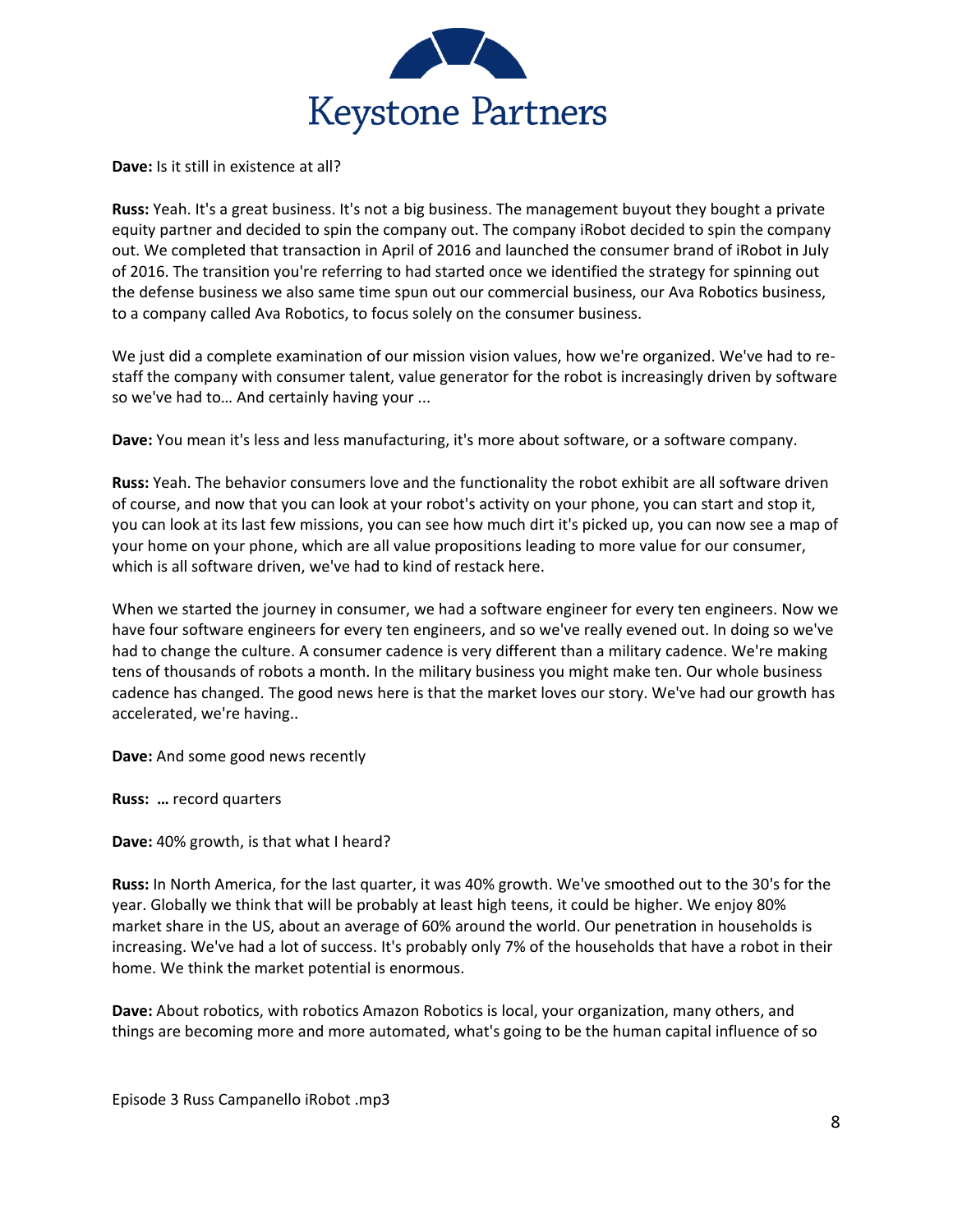

many things becoming automated? What are the jobs for the future employees? How's it going to change here at your organization? Or is it just a buggy whip thing, and we'll reinvent something?

**Russ:** Yeah, I think every wave of technology brings with it a talent question, and a concern. Every wave has something. When automobiles showed up you know livery drivers, horse buggy drivers were at risk. Without acknowledging the need for manufacturing jobs and generate more and more cars, I think for robotics, I think we're very early days in robotics. iRobot's been around ironically for 27 years, but if you talk to Colin or any of the execs here he'll tell you it's still very early days. It's 7% household penetration for a consumer robot for one task, vacuuming. It feels like it's very early days.

I think what's going to happen is one example, when iRobot moved to Burlington, I think it was 14 years ago, we were the only robot business probably in Massachusetts, or certainly within 20 to 25 miles. Now, there's probably about 100 companies that are robotic companies within a 25-mile radius of where we are now, many of them founded by ex-iRobot alum, which is great. Venture capital has followed, so there's a lot of money pouring into the robotics space, and we see that trend continuing. As much as we all hope that like the Jetsons there would be a Rosie that was a multi-function robot, we think the future is a series of task function robots that work in harmony around home ownership, whether that's vacuuming, mopping, window cleaning, lawn mowing, pool cleaning, we think the home will have a series of robots that operate in concert to maintain the home when the homeowners are away or when the homeowners need the assistance.

We think so the example of there being all these now robot companies nearby, there's been a tremendous amount of job growth.

**Dave:** And I imagine a war for talent in robotics.

**Russ:** A huge war for talent.

**Dave:** I just read *Time Magazine* yesterday said that Carnegie Melon has a computer vision, driverless cars program, they're coming out as graduates getting \$200,000 base pays. You don't seem shocked by that from your nod.

**Russ:** No, no. Yeah, I'm sorry, yeah. No. We have been in competition for those candidates, \$180K with a \$300,000 stock grants for Ph.D.s, no experience.

**Dave:** Probably we should be sending our kids to computer vision robotics programs.

**Russ:** If you can influence your child into any kind of algorithmic development, whether it's navigation, deep computer learning, vision systems, send them. I don't have the data in front of me, but when I looked at it last year there were fewer of these folks in the market than there are professional football players. So, the laws of supply and demand are going to drive it. It was that way at Lotus when we were converting mathematicians and music majors into software engineers. The economics will attract the talent, so it eventually evens out.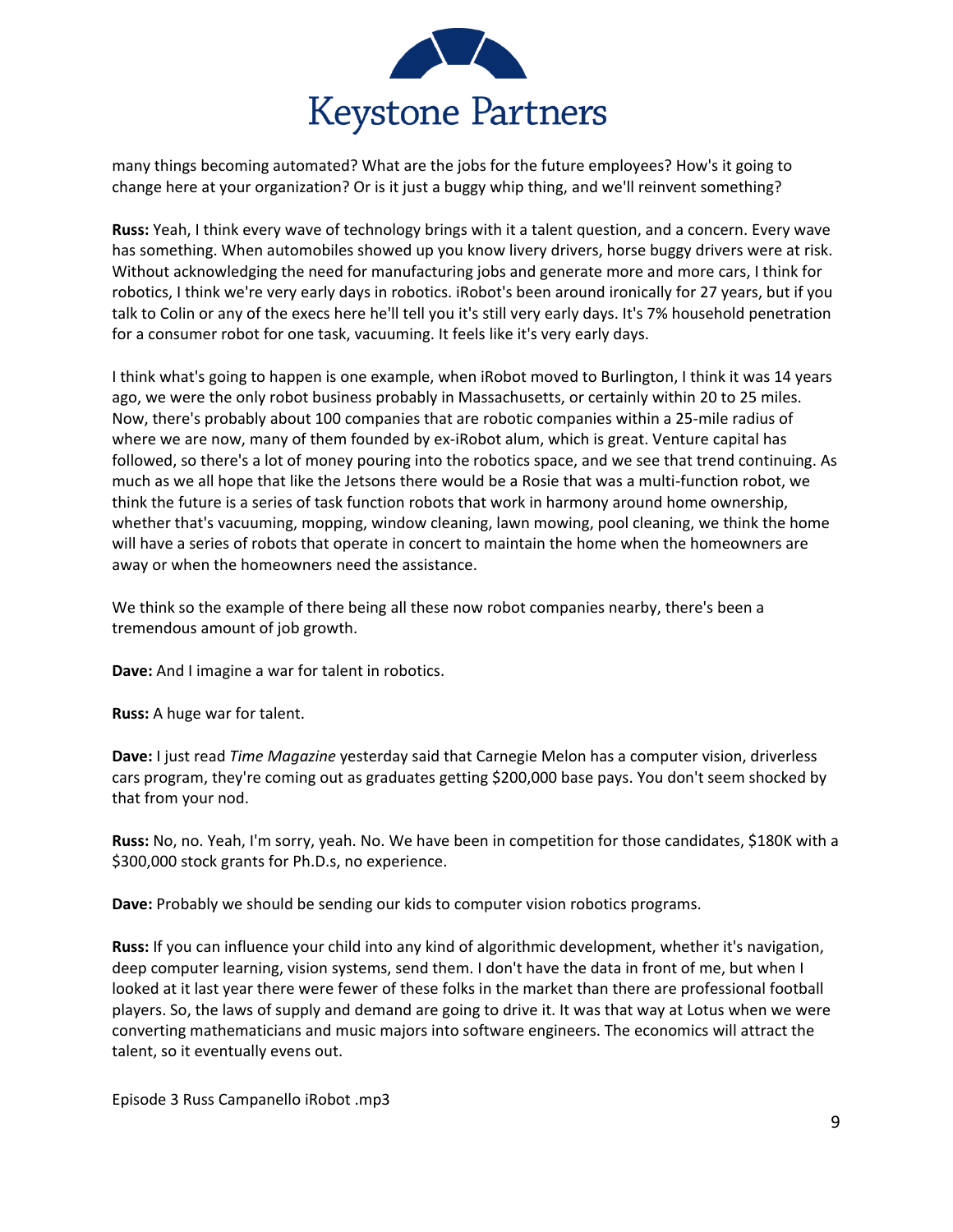

The other thing that's become true is the speed of development, and the speed of getting innovation into the marketplace, that's really why there's a war for talent. But the war is not won or lost on your offer. It's won or lost on the environment you create and what you expose your candidates to as part of the process. The candidate market is so much more sophisticated now than it was even two or three years ago.

**Dave:** Because of technology they have a lot more information before you even talk to them.

**Russ:** And the talent that's in that kind of demand knows that they're kind of in the driver's seat, and they're selecting for things that are important to them. Organizations have always kind of selected for what's important for the organization, as opposed to selling what's in the interest of the candidate. What I think is terrific, and again another kind of an opportunity for innovation is this talent acquisitions space, and just the tremendous work that's been done in the profession around talent acquisition. No wonder it's more and more heavily weighted with marketing expertise, because we have begun to take our corporate brands to employment brands and begun to express our branding in everything that we do. We at iRobot survey every candidate that comes in for an interview.

**Dave:** On their experience, whether they're hired or not.

**Russ:** On their experience, whether they're hired or not. And what's the goal? The goal is to obviously improve our candidate experience, but it's to also make sure our benchmark is even if they don't get the job at iRobot they're still an advocate for our brand, but then when they go into Best Buy or Bed Bath and Beyond and they look at iRobot that they're still going to buy iRobot.

**Dave:** Right. Or they might work here at a later date or refer another candidate. Right.

**Russ:** Or refer a friend, all those things.

**Dave:** It's a chain reaction. How is technology shifting gears a little bit, change the HR function?

**Russ:** I think it's moved us out of the administrative burden. It's made us publishers, not ...

**Dave:** Tracy Burns said something similar, like did you hear our first podcast?

**Russ:** No. I think Tracy and I are similar that we saw the profession grow up with 60% or 70% of its work being administrative, and being our success was gated on the accuracy of our data, and it still is, but I think that we've been relieved of the transactional burden of the business and freed up our ability to focus on the delivery of programs or the delivery of support or the strategy that aligns with what the company's trying to achieve. We've been much more able to focus on what's the talent strategy that enables the business strategy, which has improved our delivery capability, and the technology is at a point where it's tunable to the delivery need and so it can morph more easily as the business strategy needs to morph. I think that's been the biggest.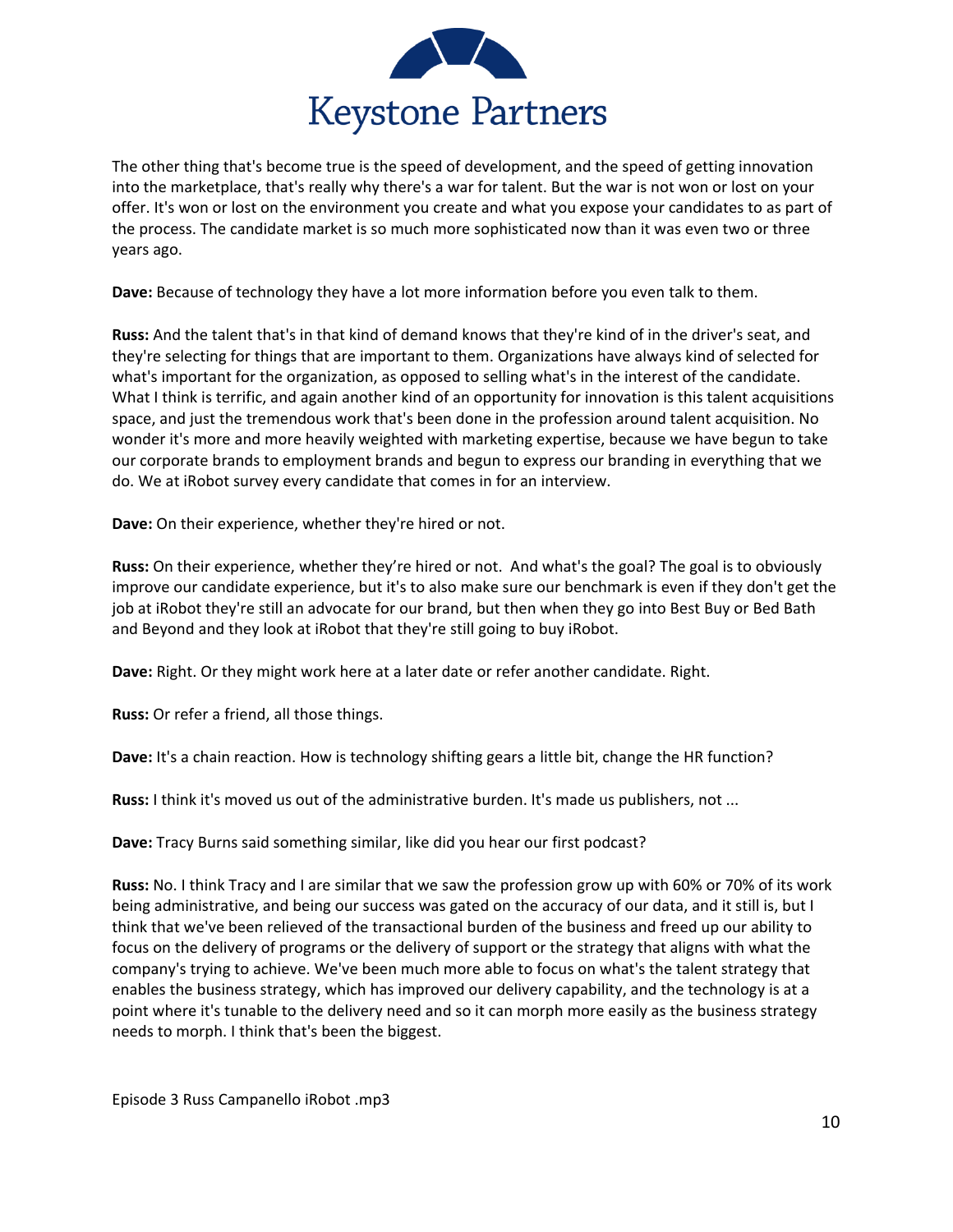

I also think the technology's enabled new innovations. Everybody talks about Laszlo Bock's work at Google. I think at the end of the day, he will be the Billy Dean of HR, the guy who brought…

**Dave:** Right, Money Ball, right.

**Russ:** Yeah, the Money Ball to the HR profession. What he's been able to do is kind of quantitatively assess attributes of management that make sense, that is much, much more ... Technology's enabled the generation of much more data. The data has been able to be configured in ways that we didn't have access to before. We knew at Nervewire what educational experience, job assignments and managers contributed to our top performing consultants, because we were able to look at data across all the different stacks of HR data that you just didn't collect before or didn't have access to. I think it's freed us from the administrative tasks, and it's enabled new innovation.

**Dave:** And outsourced more things to suppliers, too, there's more benefit providers that you'd use to have to do a lot of that work, payroll and all those things is now done by third parties often.

**Russ:** Right. Again, once you have the data on a particular process or capability you can make a determination relative to your strategy about whether that should be insourced or outsourced. When I joined iRobot, we had an outsourced RPO that did all our recruiting, which made sense for where the company was at the time. When our strategy moved to a consumer branding strategy it was clear that we had to bring that capability in house so that we could sell our own story and our own brand, and we're able to do it because the provider the RPO was able to give us the data about how they worked and how the processes were executed and what worked and what didn't work, and we could easily convert that to an in house, and then elevate it for what we wanted to happen.

**Dave:** We come to the part of the podcast where we ask the Northeast Human Resources Association question of the podcast, the NEHRA question.

**Russ:** Good. I've been waiting.

**Dave:** What things would you recommend to young professionals looking to move into HR, move up in HR, somebody trying to make a name for themselves in this function? While you're thinking about that question, and this is a similar way to get at it, in fact I got this question from Beth Grous when she answered, if you could write a letter to your 30-year-old self, giving yourself advice about your career, what would it be? Another way to get at that same content.

**Russ:** I would answer those two things differently.

**Dave:** You can do that. It can be two answers if you want.

**Russ:** What would I tell you professionally, I'd say that you've joined a profession at a time when you can decide to leave your mark on the profession, that you should look at it as an opportunity not just to have a great career but to actually have an influence on the direction of the profession. Things to pay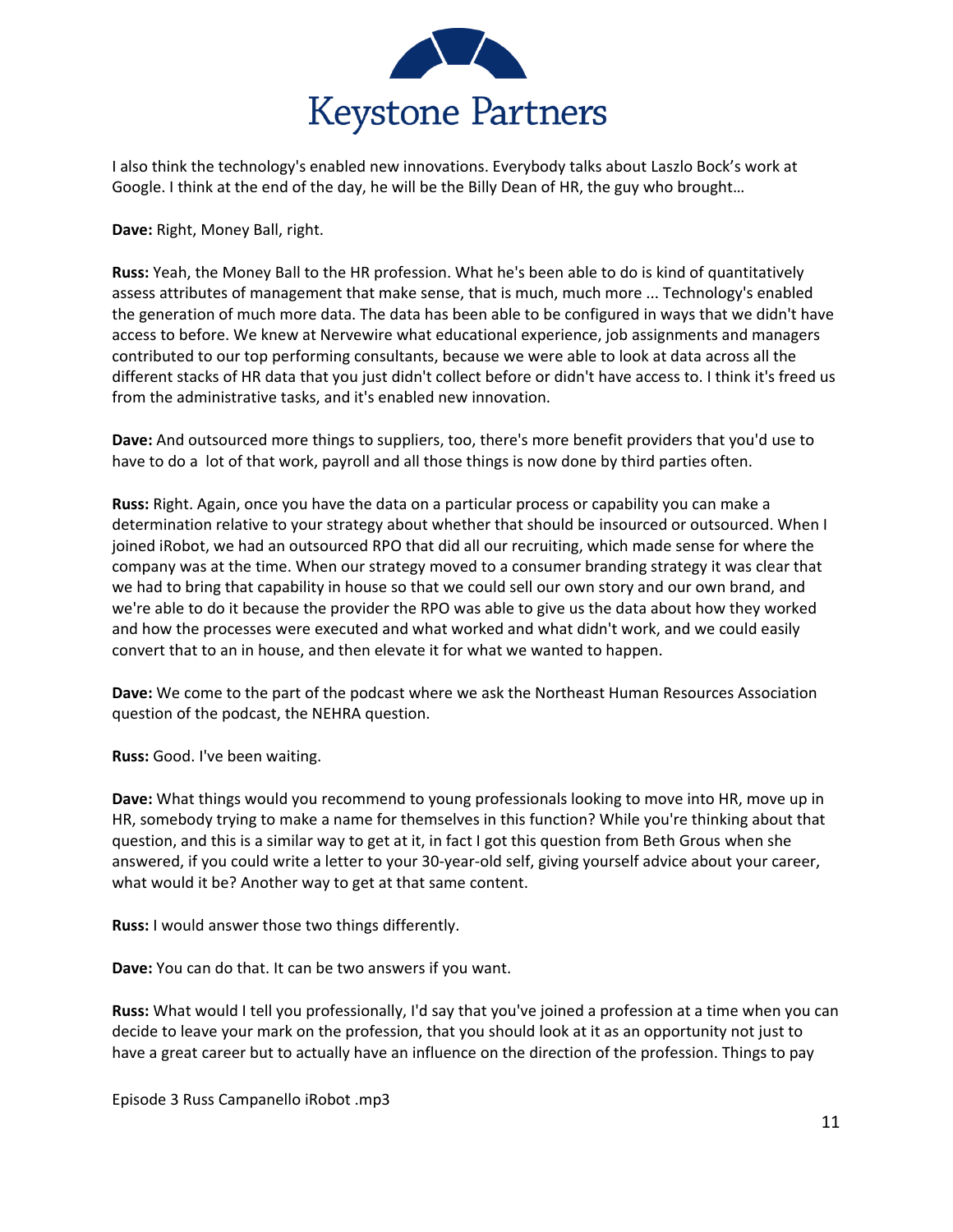

attention to while you join the profession, for reasons that probably had something to do with the work of HR, understand the work of the company that you're involved in, that the translation that the best HR people I know, know how to make how to connect their activities and HR programs to helping the organization succeed in what, in their business strategy, that there's that you don't do something because you read about it and it looked like the right thing to do or the cool thing to do. Make a case for it working within the context of the business and how it helps the company execute its strategy, so understand the business that you're working in.

Know your domain, I'd say, is the second thing. The profession has lots of areas to it. Just because you have a benefits department doesn't mean you shouldn't know the benefits if you're a generalist. If you're a generalist, you should be able to know, you should be able to talk to your customers about the vesting schedule for the 401K matches, or what the plan deductibles are in your PPO, or your consumer driven health plan, and why one is better than the other. It's important to understand the whole aspect of the profession, the whole aspect of the business. You're not going to be playing in it all the time, but it's important for your own competency and your own ability to be able to stand up in front of your ... Your customer doesn't really care how HR is organized, they care that the person in front of them is capable of answering their questions. I'd tell you to become a student of the other elements of the profession.

I'd say the third thing that I'd encourage folks to do is enjoy solving problems. It's what got me interested in the profession in the beginning. You got to like being a problem solver, which means you got to be comfortable confronting problems, and understanding the motivations for the people who have them, because problem solving is what we do better than pretty much any other organization. When I say better, because the variables in our work are often...

**Dave:** You're talking about iRobot or HR?

**Russ:** HR.

**Dave:** Okay.

**Russ:** The variables at our work, HR's work, really are about people, and people don't look like spreadsheets.

**Dave:** There's nothing more complex.

**Russ:** It's not only complex, it's the same issue is going to have different variables every time because of the differences of people involved. That's both that's both the great part of the job is the joy of the job, it's also the competency that you have to bring, which is why I say problem solving. Whether you have a problem-solving model that you like or emphasis in your career, understanding ways in which issues are mediated, spend time to understand it.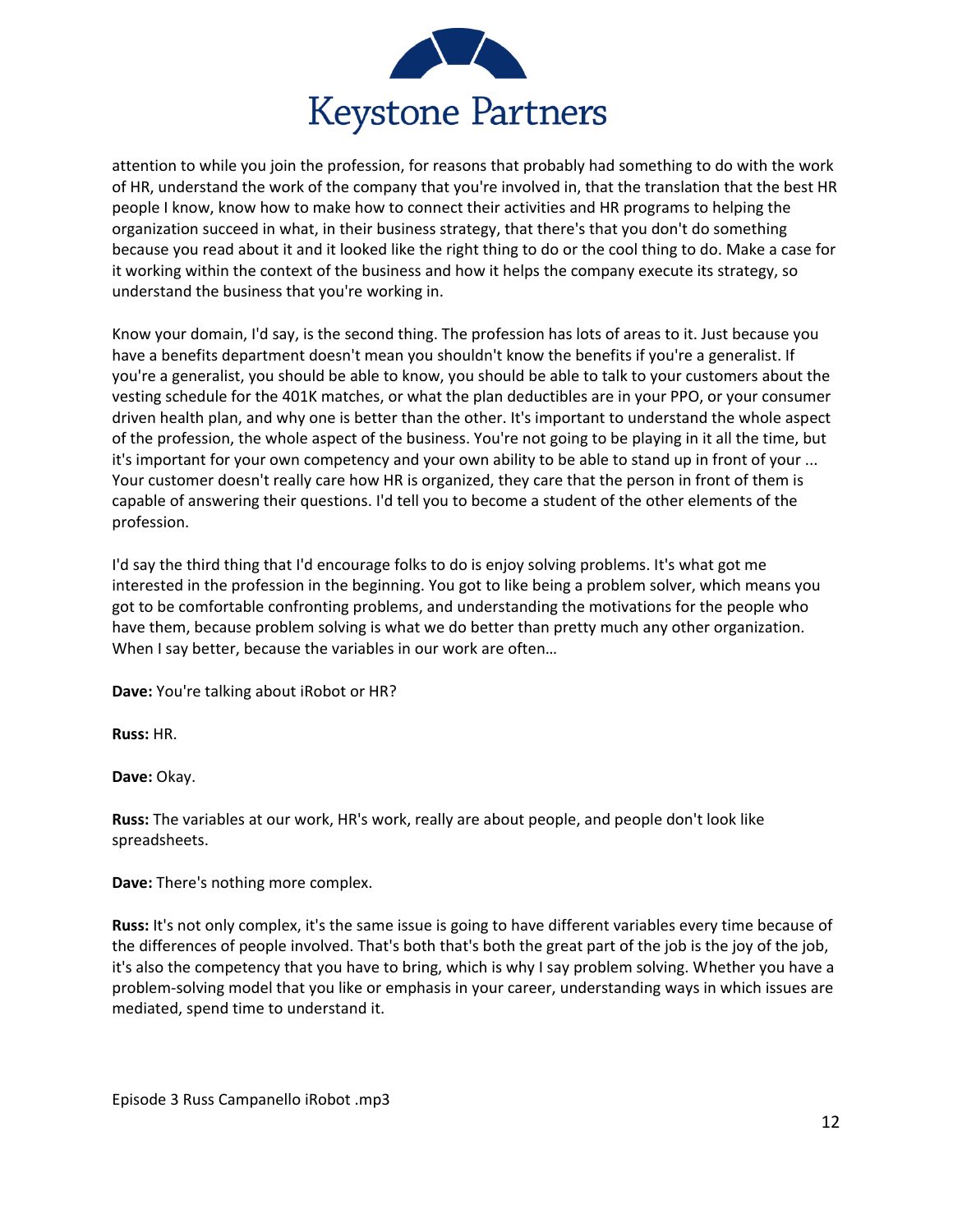

Finally, many folks like working with people, and I think that's great, and you definitely need to have that, but I take it a step further as a professional in HR. Understand that the one of the best courses I took early in my career was an influencing skills course. It talked about it helped me bring together the elements of my interpersonal abilities to help understand how I could influence what different strategies at different times. I'd say that understanding what your interpersonal strengths are and what your weaknesses are and refining those weaknesses so that you have a repertoire of responses from an interpersonal standpoint that help you be better at your work is something that I wish I had done earlier. Those are understand the business that what you're operating, understand your domain really well, love problem solving, and think about it from a problem solving model standpoint, and develop an interpersonal repertoire including listening skills that helps you execute your work. That's what I would tell young folks.

**Dave:** Is that your answer to that other question about what would you write to your 30-year-old self about the influencing skills, or is there something else that comes to mind if you could get to your 30 year-old self a message?

**Russ:** Well, it was only five years ago, so it's ... <laughter>…Why's that so funny? I was really impatient, and probably pretty arrogant, and I would have told myself to be more patient, and to learn from more people. I think the thing that I've learned in this career is that these jobs are really hard, and that difficulty doesn't change. As a matter of fact, in some ways I think it increases. The top jobs tend to be really hard jobs, and I'm not saying that the entry level jobs aren't hard either, they are hard, it's a hard profession. It's not a profession for the feint of heart.

The skills, things I just talked about, have to fit on top of a sense of confidence that you can figure it out. You might not always have the answer, and rarely do I in the moment, but I think that what I've learned that what I would say to that person is reach out. What I would tell myself is I have had a mentor since then, I've had coaches since then, I take counsel from wherever I can get it. Matter of fact I'm somewhat disappointed that there's not a distinct segment of the coaching market that's focused on HR execs and HR people, because I do think the challenges ...

**Dave:** I'll make a note of that.

**Russ:** Yeah, me too. Because I do think that the challenges are unique. I worked in different ways for about 20 CEOS, and one of the things that's consistent about them is those are lonely jobs because there's not really many people to talk to.

**Dave:** As the head of HR in those jobs, or the CEO?

**Russ:** The CEO job is that way.

**Dave:** But also the HR job is too.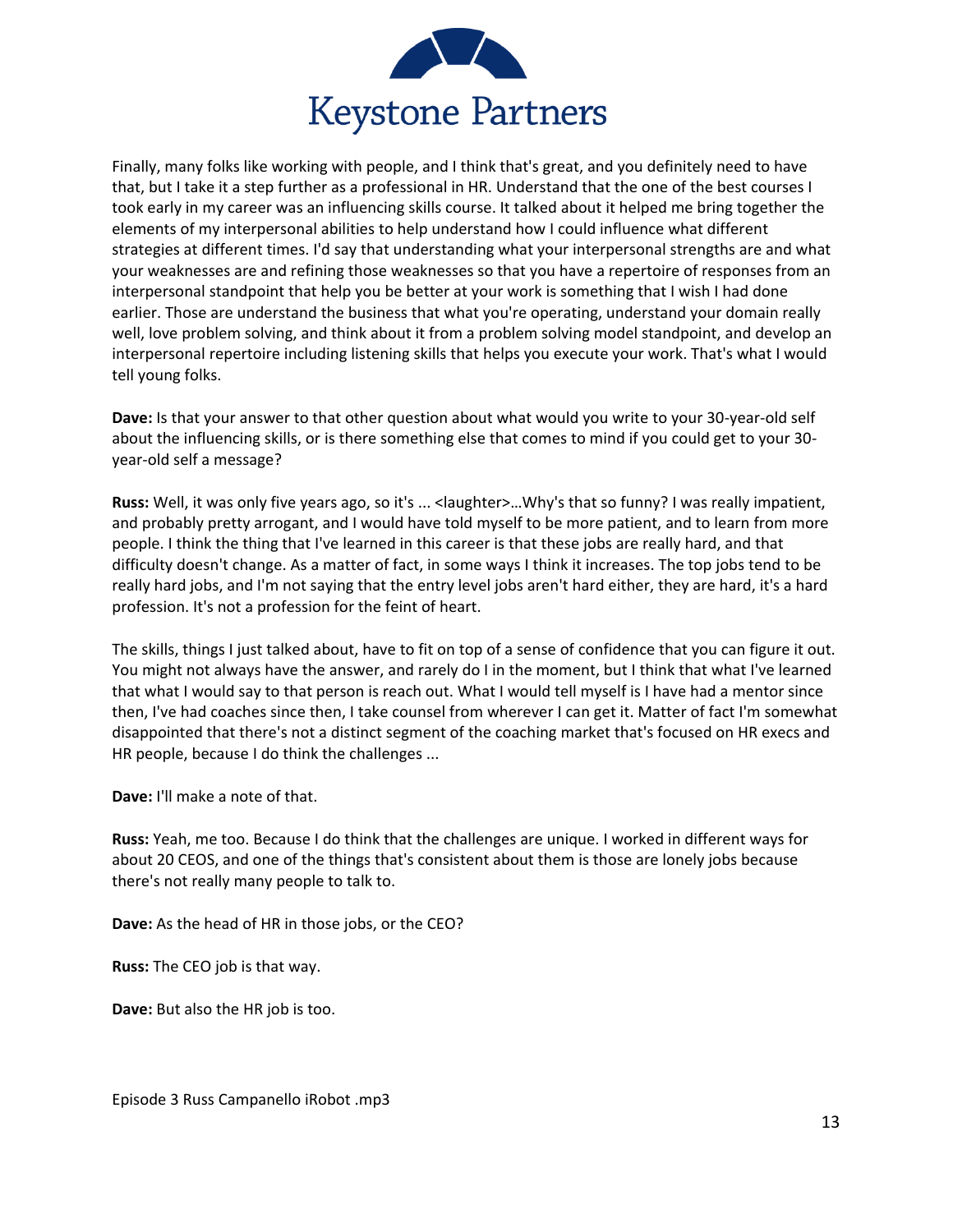

**Russ:** That's the insight jump I was making. The head of HR job is also a fairly lonely job, in that your peers are focused on other things. There's P&L, there's accounting, there's finance, there's operations, and so the kind of challenges that we have in reconciling policy or making a case for a need for a community and the company to add to the way accounting works, to add to the expense base to enable the retention of talent requires some intellect, some logic, some cleverness which are available, but not easy to talk about.

I think I would tell my 30-year-old self to be more patient, to be more open, that the ideas that feel so right and clear may have another perspective if you kind of broaden your view. Don't be afraid to ask for help because the success, the most successful people that I had the joy of meeting a lot of really successful HR people, and that's probably the reason I love our profession, the most successful folks are the folks who are not afraid of asking for help. I think that's what I would tell my 30-year-old self.

**Dave:** Who have been some key influences on you?

**Russ:** That's a great question. I think I try to learn from everybody, I try to learn from everything. I think there have been people in my life, I had a coach for ten years which just basically said that I didn't learn the first year and I kept coming back to try to make sure I learned, that really helped shaped me professionally then as an HR person. He imparted something a wisdom on me that I'll share, which is for me as a young HR person who is prone to perhaps following the easier path versus the harder path, he said to me as an old Chinese wisdom that says if you measure your success by the amount of praise or criticism you receive your anxiety will be endless, so Barry was, it was Barry Cohen, that I still see, was a tremendous influence on my life.

I've worked for a couple of CEOs who've been huge influences on my life, three or four of them helped me learn different things. Jim Manzi helped me understand that just because it's been this way doesn't mean it always needs to be this way, and you have to have the courage of your convictions. Kirk Arnold taught me about the power of culture and the importance of talent and the execution of business strategies. Bob Weiler taught me that to create a great workplace you have to create great teams. Colin Angle, who I work for now, he's an entrepreneur CEO, he's been in a different job everyday in his 27 years at iRobot, and he refuses to take the easy path, even now when he'd have every right to. He sees disagreements as the beginning of opportunity for innovation. He sees misunderstanding as the chance for clarity. He's fearless.

**Dave:** That's been a theme of your career, really, right? You've been that person and been around those people.

**Russ:** Yeah, which has helped me prepare for situations. I've had like I found myself in some pretty interesting places in my career, privileged to have people like the folks I just rattled off for you to be there for guides. So those are some of the key influences I'd say.

**Dave:** I got a couple silly questions for you.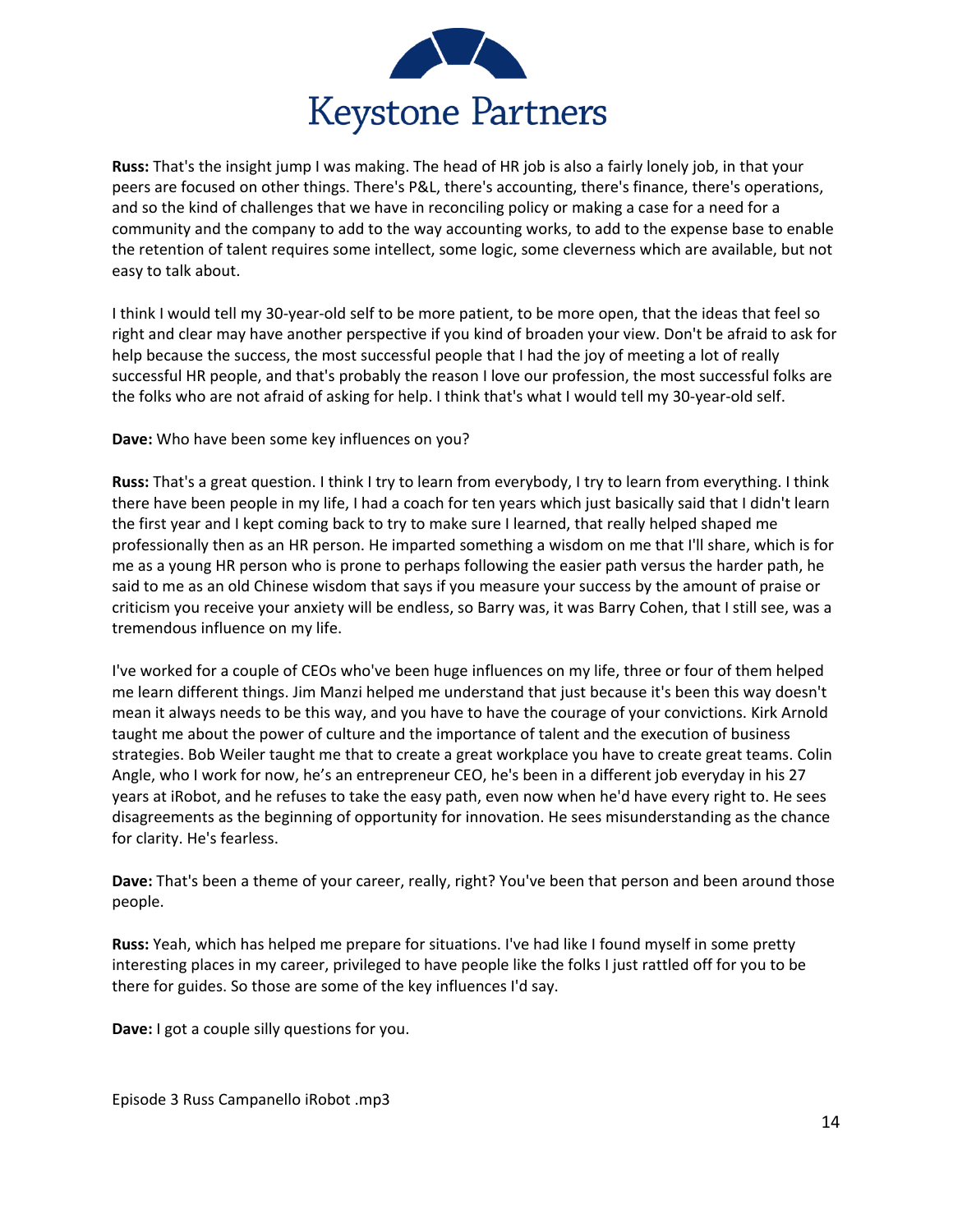

**Russ:** Go, yeah.

**Dave:** What's the first thing you do when you get out of bed in the morning?

**Russ:** I exercise. I get up at 4:30, and I stretch, I run a mile and a half, two miles, I lift a few weights, then I get the kids up, breakfast on the table, dishwasher emptied, showered and off to work.

**Dave:** Geeze, that is impressive. That's good advice right there.

**Russ:** I'm not sure, it's the fine line between wisdom and lunacy, right?

**Dave:** What gives you energy, Russ?

**Russ:** I get my energy, this is going to sound trite but it's true for me. I get so much energy from my work. I have been blessed to be in a profession that I love. I had the honor of working for some incredible organizations. My dad used to say you should pray for being lucky rather than good, and I feel like I've been lucky to have really had some unbelievably great assignments. Not easy, at all, but great assignments I've learned from.

I get to work with people, and that's just energizing for me. If I have a bad period of time, I run down to the engineering room, or I go visit the team in Pasadena, or I go to London and that's where you can see that all the work applies and has value. I get I love the work. I love the profession and have been really honored to be a part of it.

**Dave:** Yeah, that comes through. Russ, I really appreciate you taking the time to be on the podcast. We look forward to talking soon.

**Russ:** Thank you.

**Recorded Message**: Thank you for listening to the Hennessy report, from Keystone Partners. Be sure to subscribe to listen to all of our conversations with leaders in HR. Go to KeystonePartners.com and click on the podcast button.

The information, opinions, and content presented in this podcast are for general information only.

Views, thoughts, and opinions expressed in the podcast belong solely to the speaker, and not necessarily to the speaker's employer, organization, committee or other group or individual**.** 

Keystone Partners assumes no responsibility or liability for any errors or omissions in the content of this transcription. The information contained herein is provided on an "as is" basis with no guarantees of completeness, accuracy, usefulness or timeliness.